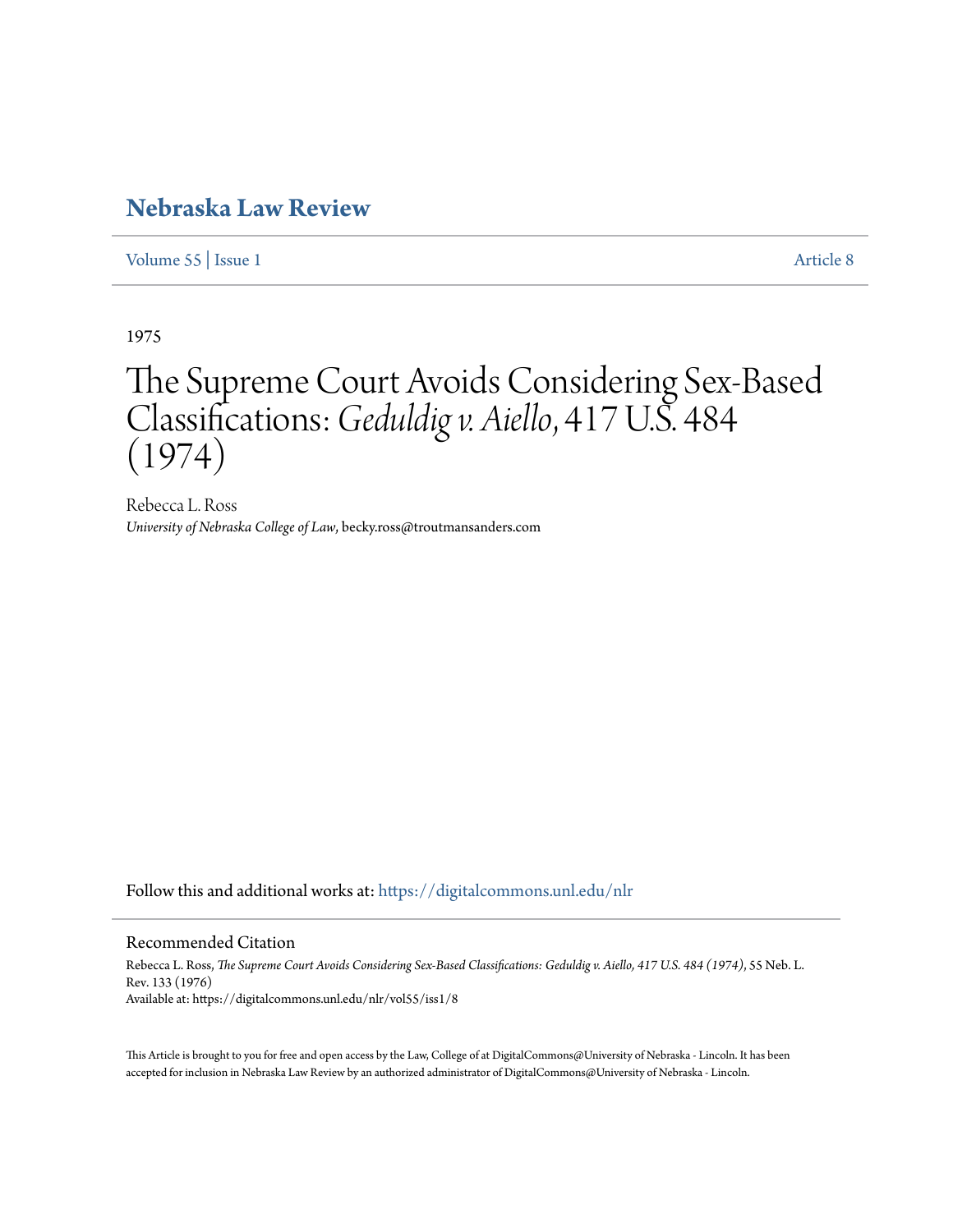### Note

# The Supreme Court Avoids Considering Sex-based Classifications

## *Geduldig v. Aiello, 417 U.S. 484 (1974).*

#### I. INTRODUCTION

In *Geduldig v. Aielo,1* the United States Supreme Court held that California's refusal to insure normal pregnancies in the state disability insurance program was not a violation of the equal protection clause of the fourteenth amendment. Over strong dissent,<sup>2</sup> the Court held that California could take one step at a time in selecting the disabilities its insurance program would cover. Therefore, the statutory scheme did not involve a denial of equal protection and the district court was reversed. In this holding, the Court offered dicta3 which have sewn the seeds of confusion in the lower courts and left murkier than ever the question of the constitutionality of sex-based classifications.

#### **II.** THE **FACTS**

In the original action brought before a three judge district court,4 four women challenged section **2626** of the California Unemployment Compensation Disability Fund Act5 which refused pay-

To be eligible for the program, an employee must have contributed, prior to the time of his disability, one percent of a minimum income of **\$300** during a one year base period. **If** the employee satisfies this requirement, he is eligible for basic weekly benefits beginning on the

**<sup>1.</sup>** 417 **U.S.** 484 (1974).

<sup>2.</sup> The dissent, written by Justice Brennan, joined **by** Justices Douglas and Marshall, is discussed in note 20 and accompanying text *infra.*

**<sup>3.</sup>** 417 **U.S.** at **496-97** n.20.

<sup>4.</sup> Aiello v. Hansen, **359 F.** Supp. 792 **(N.D.** Cal. **1973).**

**<sup>5.</sup> CAL. UNEmPL.** INs. CoDE §§ 2601 et *seq.* (West **1972).** The fund, established in 1946, is a comprehensive legislative scheme designed to provide protection against wage loss caused **by** involuntary unemployment. The program is completely supported **by** employee contributions. Presently employees must contribute one percent of their salary up to a maximum of **\$85** per year.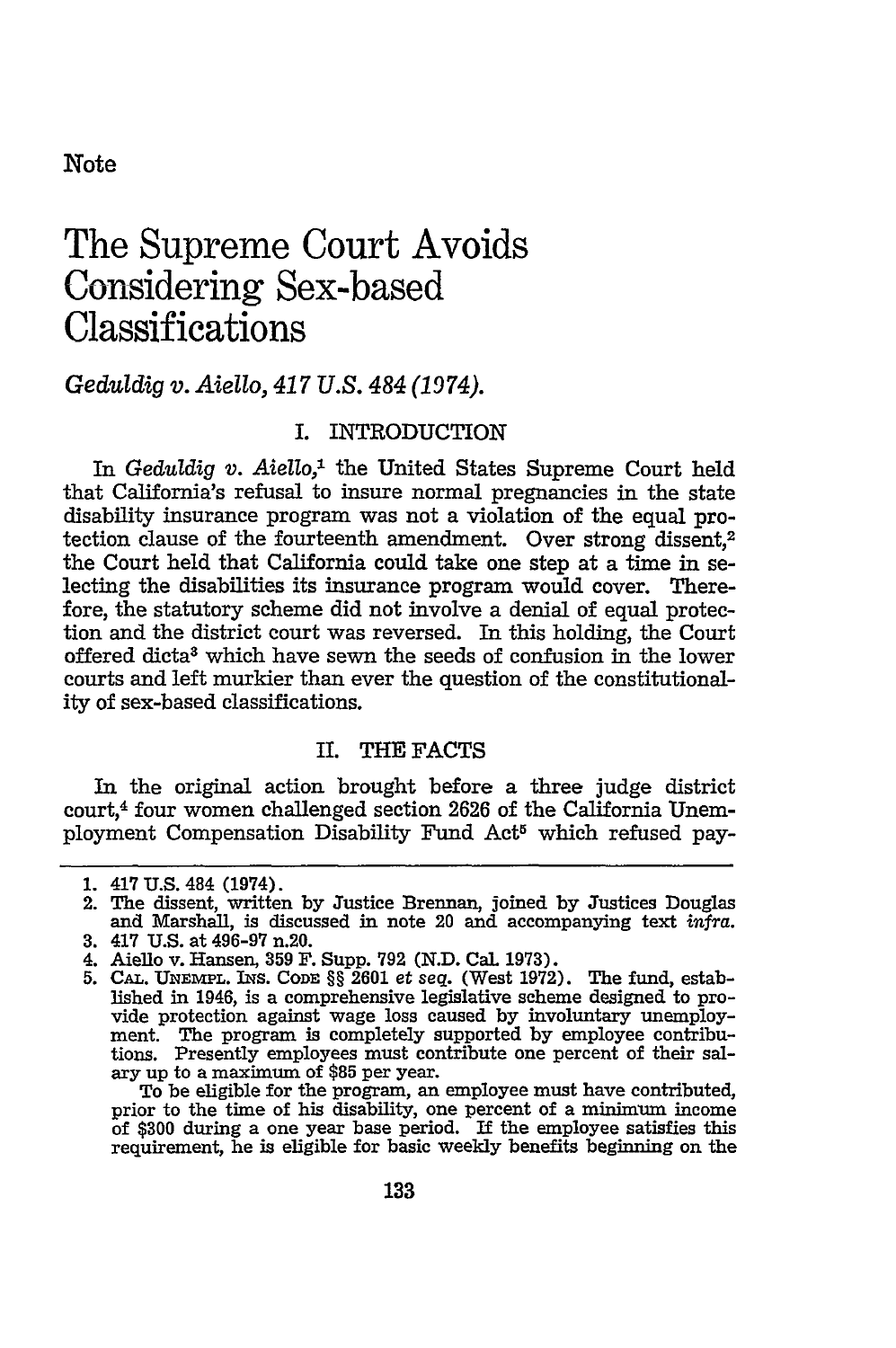#### 134 NEBRASKA LAW REVIEW-VOL. **55,** NO. **1 (1975)**

ment of benefits for pregnancy-related disabilities. Section 2626 provides:

'Disability" or "disabled" includes both mental and physical injury. An individual shall be deemed to be disabled in any day in which, his regular or customary work. In no case shall the term "dis*ability" or "disabled" include any injury or illness caused by or arising in* connection *with pregnancy up to the termination of such pregnancy and for a period of 28 days thereafter.6*

Three of the women suffered unemployment disabilities attributable to abnormal pregnancies.<sup> $7$ </sup> The fourth, Jacqueline Jaramillo, claimed that a normal pregnancy caused her disability. The district court held that the statute's "exclusion of pregnancy-related disabilities was not based on a classification having a rational and substantial relationship to a legitimate state purpose,"<sup>8</sup> and, therefore, violated the equal protection clause of the fourteenth amendment.

Ten days before the district court's decision in *Geduldig,* the California Court of Appeals decided a case brought for disability benefits for an ectopic pregnancy,<sup>9</sup> Rentzer *v*. Unemployment In*surance Appeals Board.10* The state court had held that section 2626 did not bar payment of benefits for disabilities arising from medical complications during pregnancy, but precluded only the payment of benefits for disabilities accompanying normal pregnancy. The Unemployment Insurance Appeals Board acquiesced in this construction of section 2626 and issued administrative guidelines excluding only the payment of hospitalization and disability benefits for normal delivery and recuperation.11

There was apparently no opportunity to call the district court's attention to *Rentzer,* and the court later denied a motion for recon-

- 
- 6. *Id.* § 2626 (emphasis added). **7.** 417 U.S. at 489. The three women were Carolyn Aiello (ectopic preg- nancy); Augustine Armendariz (miscarriage); and Elizabeth Johnson (tubal pregnancy).
- 8. **359** F. Supp. at 801.
- 9. An ectopic pregnancy is caused by gestation outside the uterus, often in a Fallopian tube.
- **10.** 32 Cal. App. **3d** 604, 108 Cal. Rptr. **336** (Ct. App. 1973).
- 11. 417 U.S. at 491.

eighth day of disability or the first day of hospitalization. Claims are required to be accompanied by affidavits of a licensed physician and the employee must submit to reasonable examinations required by the

State Department of Human Resources Development.<br>The program provides benefits for almost any incapacity including<br>cosmetic surgery. In addition to the pregnancy exclusion, the program<br>also does not cover one confined in a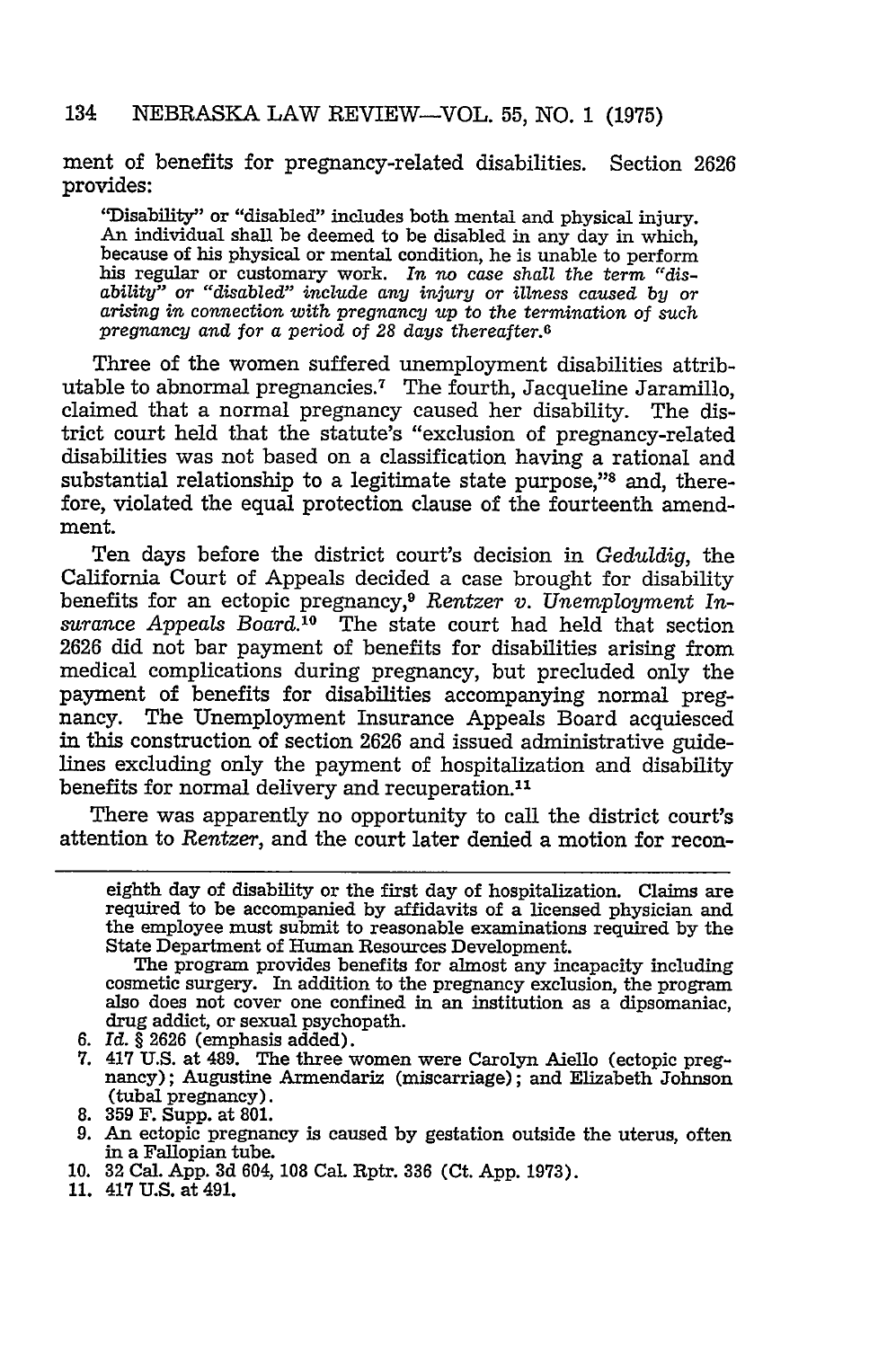sideration.<sup>12</sup> On appeal, the Supreme Court held that *Rentzer* had mooted the issue as to the three women with abnormal pregnancies and that only Jaramillo had a live controversy concerning the validity of section 2626. The Court reversed the district court and found no denial of equal protection as to Jaramillo.

#### III. THE COURT'S REASONING

The district court viewed the questions to be decided in terms of traditional equal protection analyses. It first determined what classification was involved, and then applied the appropriate standard of review. The court determined that because only women suffer pregnancy-related disabilities, the classification was one based on sex. It then proceeded to apply the intermediate "fair and substantial relationship" test for equal protection scrutiny of legislative classifications.<sup>13</sup> The court concluded that the state could not demonstrate that the classification had a "fair and substantial relation to the object of the legislation."<sup>14</sup>

The Supreme Court viewed the issue differently. Instead of focusing on the classification and the standard of review to be applied, the Court analyzed the equal protection issue in terms of the underinclusiveness of the set of risks the state had selected to insure. It then reiterated the position that the state could take one step at a time in selecting the disabilities it wished to cover and held that California need not include pregnancy disabilities simply because it chose to insure other risks.

Utiizing the reasoning behind *Dandridge v. Williams,15* the

If there is no suspect class or fundamental right involved, the Court has traditionally presumed that the classification is valid. If any pos-<br>sible reason can be imagined for the state's classification, it will be upheld under a rational basis test.

Recently, however, the Court has introduced an intermediate test. This test removes the presumption of validity and requires that the classification have a fair and substantial relation to the object of the legislation. This new test, hereinafter called the fair and substantial relationship test, is set out in Reed v. Reed, 404 U.S. 71 (1971), and is discussed in detail in *Developments* in the *Law: Equal Protection,* 82 HARv. L. REv. 1065 **(1969).**

**<sup>12.</sup>** *Id.*

**<sup>13.</sup>** Traditionally, the Court has adopted a two-pronged test for equal protection. If the statute concerns a suspect class (e.g., race, aliens, or nationality) or if it concerns a fundamental right (e.g., right to vote, travel, or procreate), the Court will apply a standard of strict judicial scrutiny and the state must show a compelling state interest in the classification. This is an extremely difficult standard to meet and has only been met in rare instances.

<sup>14.</sup> Reed v. Reed, 404 **U.S.** 71, 76 (1971).

**<sup>15. 397</sup> U.S.** 471 **(1970).**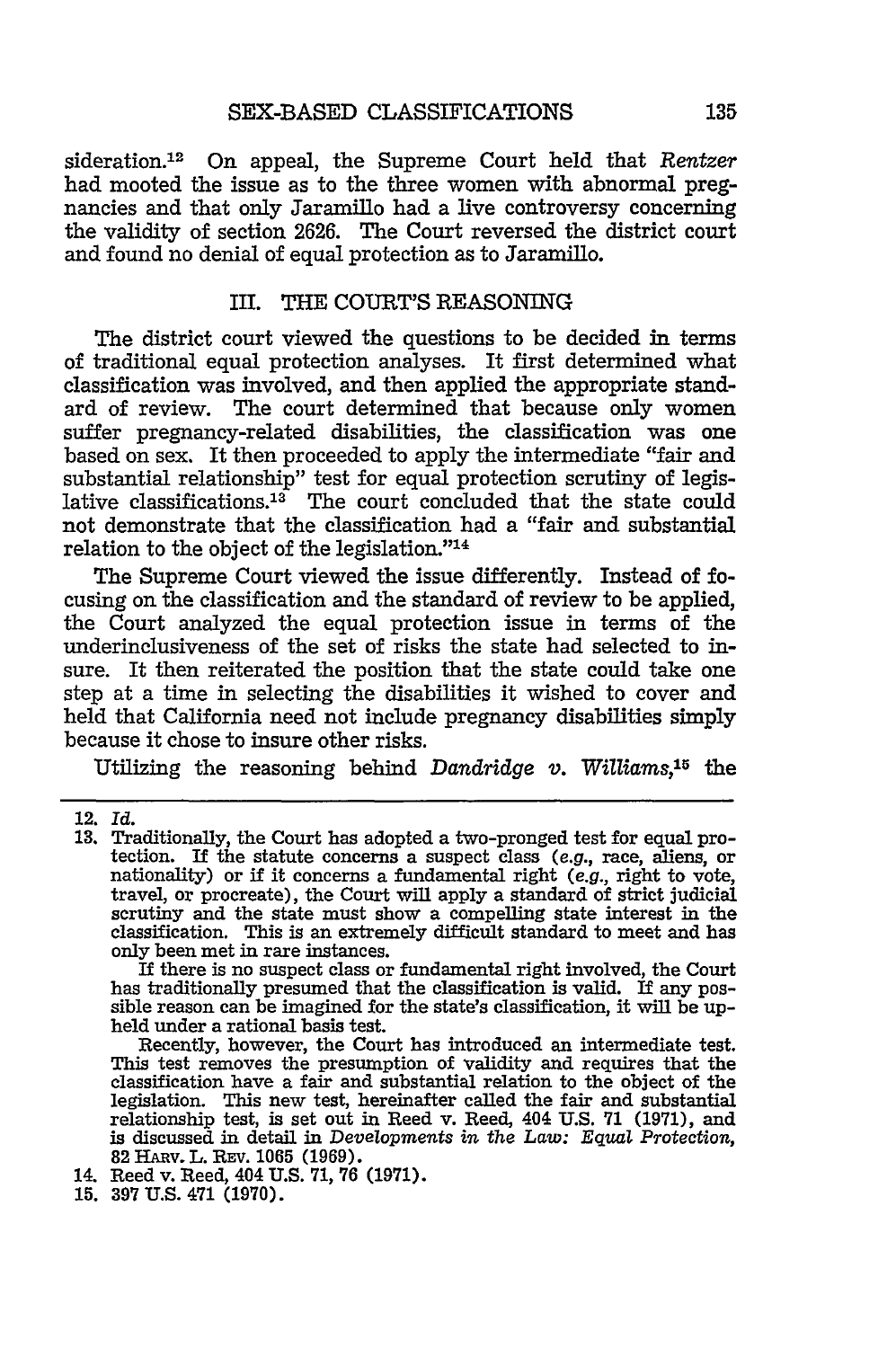#### **136** NEBRASKA LAW REVIEW-VOL. **55, NO. 1 (1975)**

*Geduldig* Court once again rejected the idea that a state must choose between attacking every aspect of a problem and not attacking the problem at all. Therefore, under the least stringent rational basis test, any legitimate state interest would satisfy the constitutional requirements of equal protection. It found such interest in the state's desire to maintain the self-supporting nature of the insurance program, $16$  and in a strong state commitment to keeping the contribution rate at its present level. Because the additional benefits for pregnancy-related disabilities would increase the cost of the program,<sup>17</sup> the Court held that the state had met the burden of showing a legitimate state interest. Thus, with this holding, the -Court simply reiterated the rule established in *Dandridge v.* Williams,<sup>18</sup> Williamson v. Lee Optical Co.,<sup>19</sup> and Jefferson v. Hack*ney <sup>20</sup>*that the asserted underinclusiveness of a state administered social program may be balanced against a legitimate state interest to negate an allegation of unconstitutionality under the equal protection clause of the fourteenth amendment.

The dissenting opinion in *Geduldig,* on the other hand, followed the reasoning of the district court. Justice Brennan, in dissent, agreed that the classification was one based on sex.

In my view, by singling out for less favorable treatment a genderlinked disability peculiar to women, the State has created a double standard for disability compensation: a limitation is imposed upon the disabilities for which women workers may recover, while men receive full compensation for all disabilities suffered, including those that affect only or primarily their sex, such as prostatectomies, circumcision, hemophilia, and gout. In effect, one set of rules is applied to females and another to males. Such dissimilar treatment of men and women, on the basis of physical characteristics inextricably linked to one sex, inevitably constitutes sex discrimination. 21

Thus having decided the threshold question that the classifica-

The appellee argued that the added cost would only be \$48.9 million annually or a 12 percent increase. She said that the increase could be absorbed in a less drastic manner by changing the maximum benefits allowed or increasing the maximum contribution rate to \$119.

<sup>16.</sup> See note 5 supra.

<sup>17.</sup> There was considerable discussion about how much more it would cost to include pregnancy-related disabilities. The state argued that it would cost between \$120.2 million and \$131 million annually, an in- crease of **33** to **36** percent. California stated that this increase would have to come from either an increased contribution rate or a flat dollar amount, either of which would impose a greater burden on those with the lowest incomes.

<sup>18.</sup> **397** U.S. 471 (1970).

<sup>19. 348</sup> U.S. 483 (1955).

<sup>20. 406</sup> U.S. 535 (1972).

<sup>21. 417</sup> **U.S.** at **501.**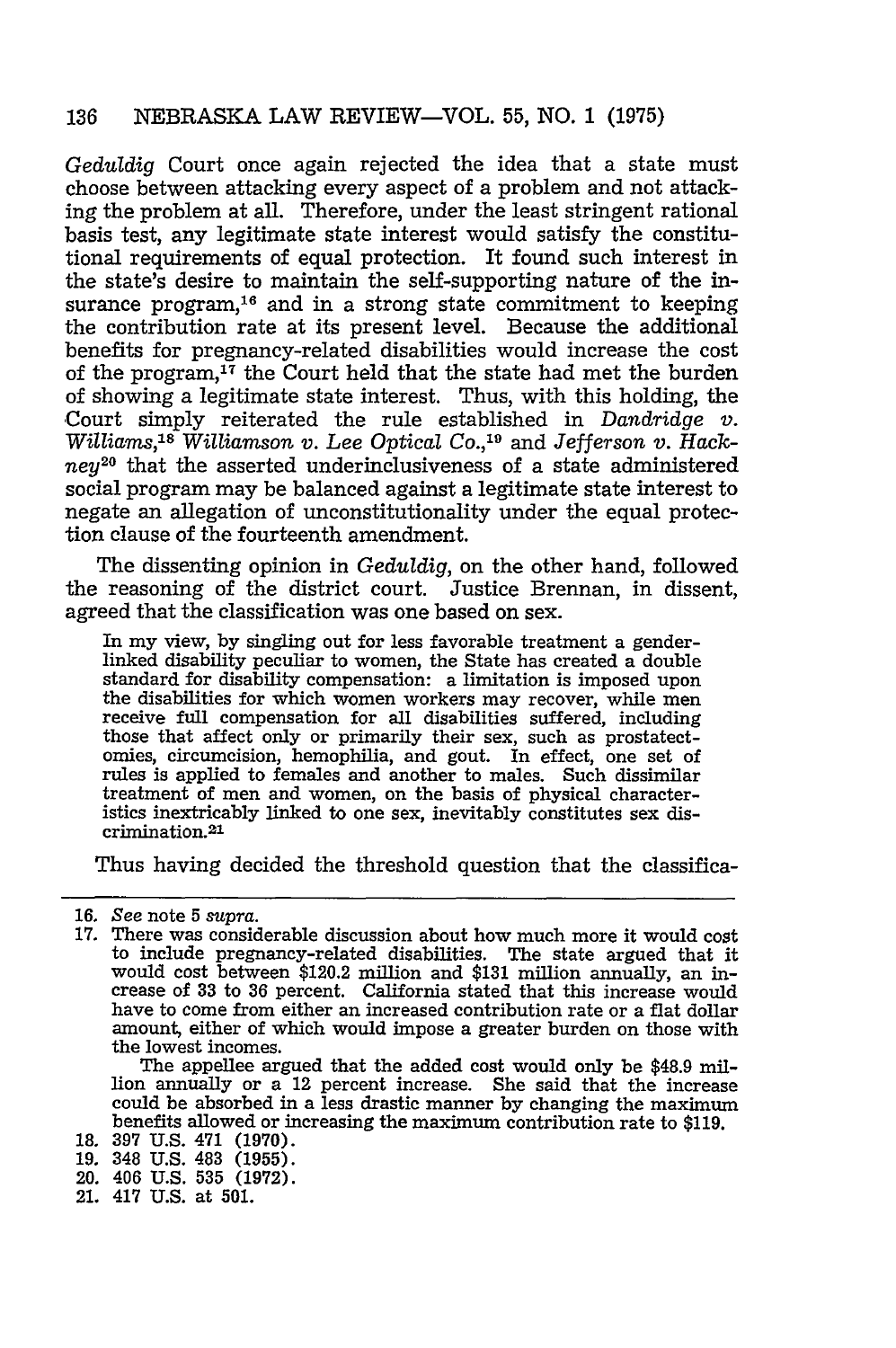tion was one of disabilities suffered only by women as opposed to disabilities suffered only by men, the dissent would have held that the true issue was the proper standard of review to be applied to classifications based on sex. Using the strict judicial scrutiny test because there was a suspect class based on sex, Justice Brennan argued that the state had not demonstrated a compelling state interest in the classification and that section 2626 was unconstitutional as a denial of equal protection.

Had the dissenting opinion been adopted, it would have clarified the obscure area of what constitutional standard to apply to sexbased classifications. In 1971, the Court applied the intermediate "fair and substantial relationship" test to a sex-based classification in *Reed v. Reed.22* Two years later, four Justices made the progression and held that sex was a suspect class and the strict judicial scrutiny test should be applied.<sup>23</sup> The next logical step was the acceptance of sex as a suspect class by a full five-man majority of the Court.

However, since 1973, the Court has repeatedly failed to take advantage of the opportunity to finalize this area of the law.24 In each case, the Court has chosen to sidestep the issue. *Geduldig* is one more example of the Supreme Court's reluctance to establish a standard for equal protection analysis of sex-based classifications.

#### IV. FOOTNOTE 20

In *Geduldig,* the majority addressed the dissent's objections in footnote 20. In what appeared to be almost an afterthought, the Court dealt with the classification and the applicable standard of review.

The dissenting opinion to the contrary, this case is thus a far cry from cases like *Reed v.* Reed, 404 U.S. 71 (1971), and *Frontiero v. Richardson,* 411 U.S. 677 (1973), involving discrimination based on gender as such. The California insurance program does not exclude anyone from benefit eligibility because of gender but merely removes one physical condition-pregnancy-from the list of compensable disabilities. While it is true that only women can become pregnant, it does not follow that every legislative classification concerning pregnancy is a sex-based classification like those considered in *Reed* .... and *Frontiero* .... Normal pregnancy is an objectively identifiable physical condition with unique characteristics. Absent a showing that distinctions involving pregnancy

<sup>22. 404</sup> U.S. 71 (1971).

<sup>23.</sup> Frontiero v. Richardson, 411 **U.S.** 677 (1973) (plurality holding).

<sup>24.</sup> *See* Stanton v. Stanton, 421 U.S. **7** (1975); Weinberger v. Wiesenfeld, 420 U.S. 636 (1975); Schlesinger v. Ballard, 419 U.S. 498 (1975), and Kahn v. Shevin, 416 U.S. 351 (1974).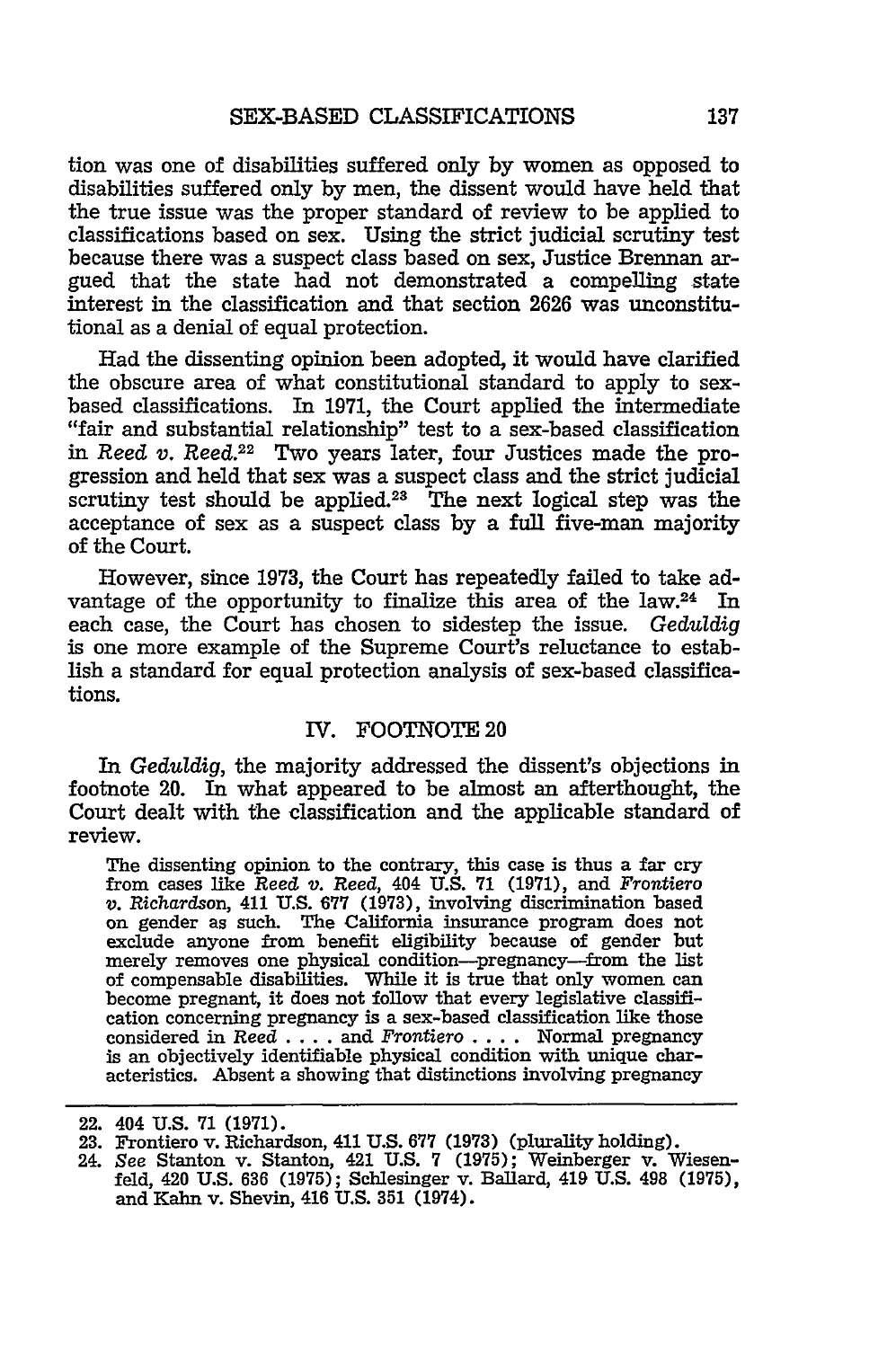are mere pretexts designed to effect an invidious discrimination against members of one sex or other, lawmakers are constitutionally free to include or exclude pregnancy from the coverage of legisla- tion such as this on any reasonable basis, just as with respect to any other physical condition.

The lack of identity between the excluded disability and gender as such under this insurance program becomes clear upon the most cursory analysis. The program divides potential recipients into two groups-pregnant women and non-pregnant persons. While the first group is exclusively female, the second includes members of both sexes. The fiscal and actuarial benefits of the program thus accrue to members of both sexes.<sup>25</sup>

This footnote presents several statements deserving of closer examination: the classification involved is one of pregnant women versus non-pregnant persons; distinctions involving pregnancy are constitutionally sound unless they are "mere pretexts designed to effect invidious discrimination;" and pregnancy-related classifications are not classifications based on sex.

#### **A.** The Classification

At the core of any equal protection analysis is the classification the Court chooses to examine. Much of the outcome of any given case depends upon the parameters of the distinctions reviewed. Determining the classification depends on individual conceptions of a legislative scheme and its goals, and wide discretion is given to the Court in making its selection.

However, the Court strained the concept behind classifications in *Geduldig* when it separated the groups into pregnant women and non-pregnant persons. In so doing, it was clearly attempting to establish a classification whereby women were in both the groups receiving and not receiving insurance benefits; therefore, the conclusion would be that pregnancy is not a sex-based class. This grouping overlooks the fact that the distinction drawn by the California legislature was not based on types of persons but rather on types of disabilities to be covered. California did not exclude pregnant women from all coverage while extending benefits to nonpregnant persons. What it did was exclude the disability of pregnancy while including almost every other disability.<sup>26</sup> In attempting to obviate the necessity for looking at sex-based classifications, the Court failed to examine the classifications as established by the California legislature.

Ironically, the Court could have avoided the question of sex-

**<sup>25.</sup>** 417 U.S. at 496-97.

**<sup>26.</sup>** *See* note **5** *supra.*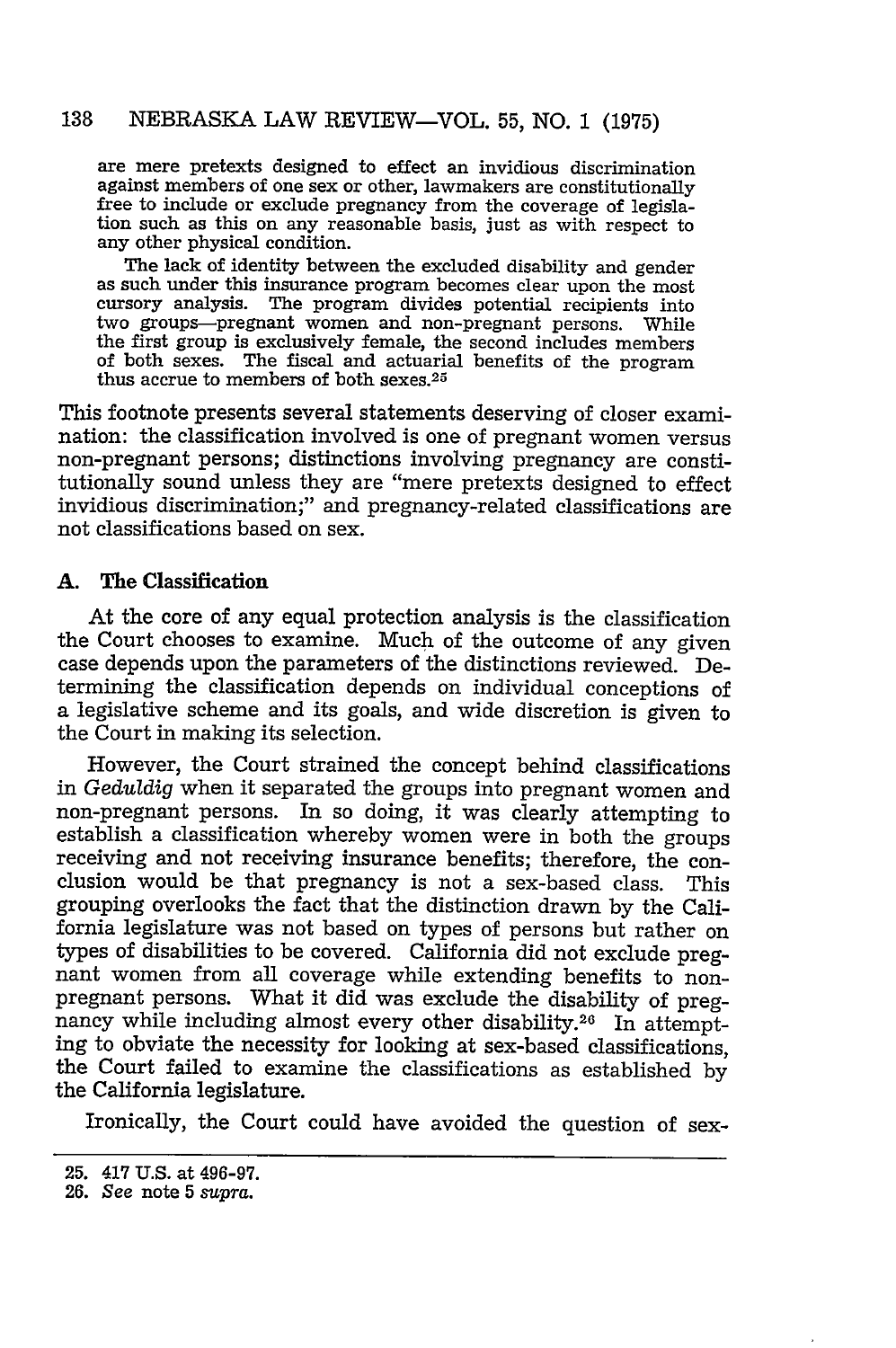based classifications and the confusion resulting from footnote 20 by adopting the limitations imposed by *Rentzer*<sup>27</sup> and subjecting them to present equal protection analysis. This would not have solved the Court's dilemma concerning sex-based distinctions, but it'would have permitted the majority to deal with the classification presented. After the *Rentzer* court's determination that abnormal pregnancies were covered under section 2626, the classification left for Supreme Court review was one of disabilities suffered by women with abnormal pregnancies versus disabilities suffered by women with normal pregnancies.

That classification turns on types of disabilities, not on sex, and the less stringent "fair and substantial relationship" test would apply. Under that test any legitimate state interest, such as California's desire to provide a continuing and inexpensive, self-supporting program, would uphold the classification.

Using such an analysis would not have solved the ever-remaining problem of what standard of review should be applied to sexbased classifications. However, it would have permitted the Court to continue to reflect upon this issue and it would have obviated the need for the confusing dicta in footnote 20.

#### B. **Pretexts Designed to Effect Invidious Discrimination**

The Court severely limited the application of the fourteenth amendment in sex discrimination cases by declaring that distinctions involving pregnancy are constitutionally acceptable unless they are mere pretexts designed to effect discrimination. It is difficult to imagine many instances in which the distinction involved would merely be a pretext for discrimination, except for the extreme case in which pregnancy is an excuse to fire a woman employee. Apparently, a state or an employer<sup>28</sup> can make distinctions based on pregnancy in restricting types of work, hours, or benefits to be received so long as there is no intention to discriminate invidiously against women.

Where a classification excludes pregnant women in an attempt to discriminate maliciously and intentionally against women, the protection of the fourteenth amendment will be invoked. Few such situations can be imagined.

#### **C. Pregnancy-based Classifications as Sex-based Classifications**

Footnote 20 stated that pregnancy-based classifications are not sex-based classifications. This was necessary to justify the Court's

<sup>27.</sup> See notes 10-11 and accompanying text supra.

<sup>28.</sup> See Section IV discussing sex-based classifications under Title VII of the Civil Rights Act of 1964.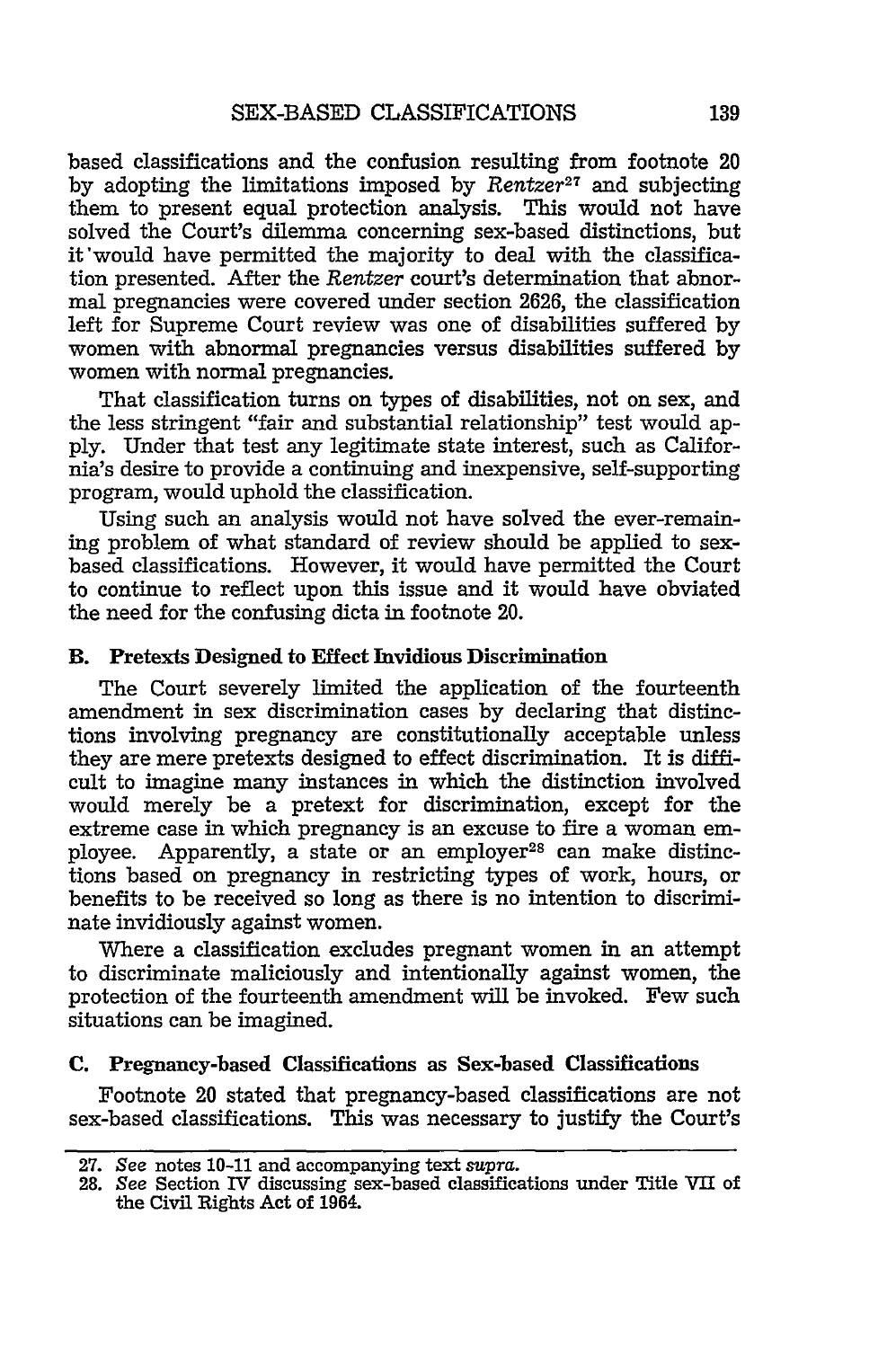failure to determine what standard of review to apply to sex-based classifications.

Certain criteria have been established by the Court to determine when a suspect class exists. The class is suspect if it bears no relation to ability; if the persons within it are locked in (if it is an immutable trait); and if a stigma of inferiority is attached to it.<sup>29</sup> As the four Justices in *Frontiero* agreed, sex falls within these requirements.30 Sex has nothing to do with ability; a person is locked into the sex she is born with; and a clear stigma of inferiority historically has been attached to the female sex. Furthermore, to hold that pregnancy-based distinctions are not sex-based distinctions is to ignore one aspect of what makes sex an immutable trait: only women are capable of bearing children. A woman is not locked into pregnancy. There are ways to avoid it. However, biology locks only women into the possibility of becoming pregnant. Furthermore, a woman will be locked into a class which will be discriminated against if she decides to become pregnant.

Just as sex-based classifications largely depend on outdated historical attitudes, so too does discrimination against pregnant women. It has been believed that women would quit working after becoming pregnant--or at least that they should. It was thought that pregnant women ought to be kept home and out of sight. It was felt that pregnancy was something women let happen to them  $(alone)^{31}$  and it could have been prevented if they were respon-

- 29. *Developments in the Law: Equal Protection,* note 13, *supra* at 1173- 74.
- 30. The four Justices, Brennan, Douglas, White and Marshall, determined that sex was a suspect class under the due process clause of the fifth amendment. The United States Air Force argued that administrative convenience required the ruling that spouses of uniformed males were dependents for the purpose of benefits, but that spouses of uniformed females were not dependents unless they were in fact dependent for over one-half of their support. The Court held that administrative convenience did not pass constitutional muster under the strict judicial scrutiny test.
- 31. The court in *Turner v. Department* of *Employment Sec.,* Utah -531 P.2d 870 (1975), provides an excellent example of the historical societal attitudes:

The question she poses is this: Is the statute set out above void in that it denies to her rights which are given to males? We do not think so. Should a man be unable to work because he was pregnant, the statute would apply to him equally as it does to her. What she should do is to work for the repeal of the biological law of nature. She should get it amended so that men share equally with women in bearing children. If she could prevail upon the Great Creator to so order things, she would be guilty of violating the equal pro- tection of the law unless she saw to it that man could also share in the thrill and glory of Motherhood.

It is just as bad to treat unequal things as equals as it is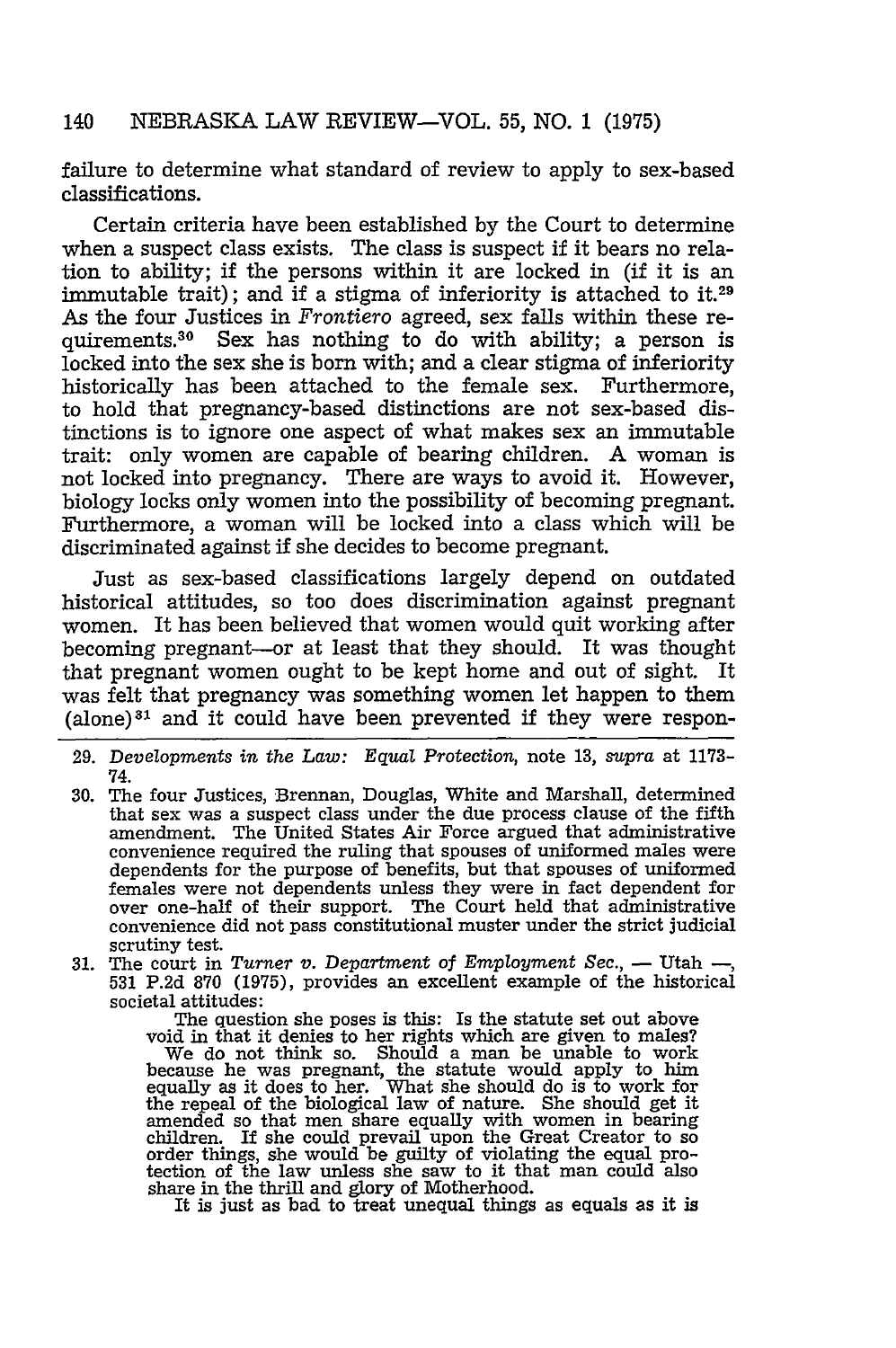sible members of the work force. And there was reluctance to accept the fact that women, with their unique biological functions, were a major force in the working community.

These kinds of societal attitudes are similar to the misconceptions that forced the Court in *Frontiero* to declare that sex was a suspect class. They are the underlying presumptions ingrained in legislative declarations and private opinion which led that Court to determine that sex-based classifications should receive strict scrutiny to determine if there was a compelling state interest for such a distinction. Those same presumptions mandate that pregnancy-based classifications receive similar treatment. Therefore, it is unfortunate that a classification which is so clearly sex-based was allowed to remain and that the Court has again avoided deciding what is the appropriate standard of review to be applied to sexbased classifications.

#### V. **SEX-BASED** CLASSIFICATIONS **UNDER** TITLE VII

Although the dicta in *Geduldig* suggest that pregnancy-based classifications are not sex-based classifications, lower courts have ignored this in cases arising under Title VII of the Civil Rights Act of 1964.32 Lower courts heretofore faced with pregnancy-related classifications under Title VII have held that *Geduldig* has no application since it arose under the fourteenth amendment.

In each case, federal courts of appeal have determined that the Equal Employment Opportunity Commission ("EEOC") guidelines preclude any discrimination against pregnant women. The guidelines state:

Employment policies relating to pregnancy and childbirth.

(b) Disabilities caused or contributed to by pregnancy, miscarriage, abortion, childbirth, and recovery therefrom are, for all job-related purposes, temporary disabilities and should be treated as such under any health or temporary disability insurance or sick leave plan available in connection with employment. Written and unwritten employment policies and practices involving matters such as the commencement and duration of leave, the availability of extensions, the accrual of seniority and other benefits and privileges, reinstatement, and payment under any health or temporary disability insurance or sick leave plan, formal or informal, shall be applied to disability due to pregnancy or childbirth on the same terms and conditions as they are applied to other temporary disabilities.

to treat equal things unequally. In the matter of pregnancy there is no way to find equality between men and women. The Great Creator so ordained the difference and there are few women who would wish to change the situation. *Id.* at **\_,** 531 P.2d at 871.

32. 42 U.S.C. § 2000e2 (a) (1) (1970).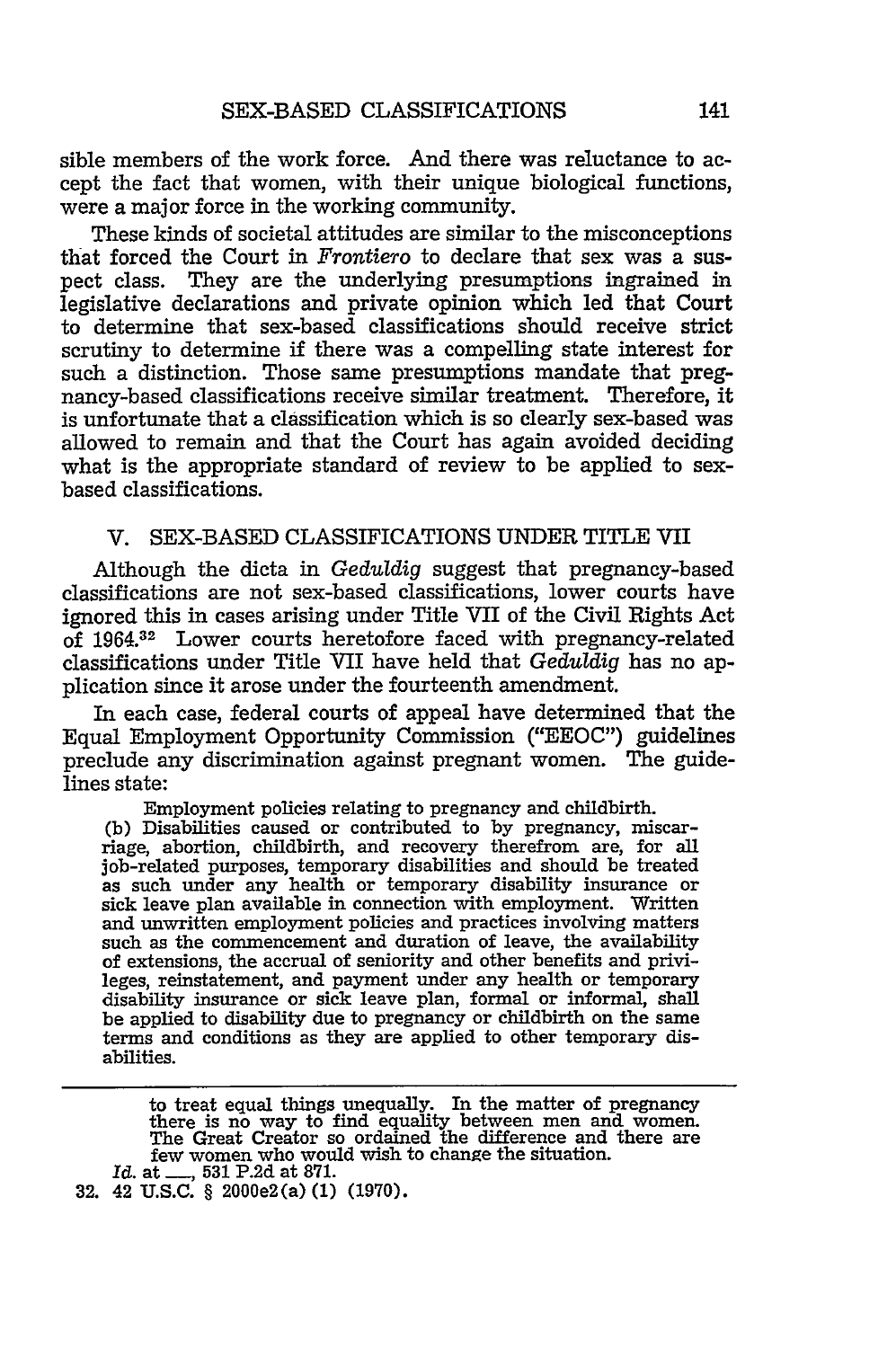#### 142 NEBRASKA LAW REVIEW-VOL. 55, NO. **1 (1975)**

**(c)** Where the termination of an employee who is temporarily disabled is caused **by** an employment policy under which insufficient or no leave is available, such a termination violates the Act if it has a disparate impact on employees of one sex and is not justified by business necessity.<sup>33</sup>

Thus, in *Communications Workers* of *America, AFL-CIO v. AT&T* Longlines Department,<sup>34</sup> Wetzel v. Liberty Mutual Casualty In*surance Co.,35* and *Gilbert v. General Electric Co.,26* the Second, Third and Fourth Circuits, respectively, have held that disability plans offering fewer benefits for pregnancy-related disabilities than for other temporary disabilities violate Title VII.

The courts distinguished *Geduldig* because it arose under the fourteenth amendment and avoided considering the implications of *Geduldig* by reasoning that the Supreme Court would not have intended its holding to apply to Title VII cases without stating this explicitly. The *Communications Workers* court said:

If **...** *[Geduldig]* was a definitive holding that, absent mere pretext, disparity of treatment of pregnancy-related disabilities could not constitute a violation of Title VII, *[Geduldig]* would substantially circumscribe the reach of that Act of Congress and would invalidate the guidelines as to treatment of pregnancy disabilities issued by the EEOC. It is inconceivable that the majority opinion intended so to hold without even a mention of Title VII or the guidelines. <sup>37</sup>

The apparent lesson to be learned from the lower courts' interpretation of *Geduldig* is that cases involving pregnancy-based distinctions ought to be brought under Title VII.<sup>38</sup> The validity of this proposition will soon come under judicial review, however, with the granting of certiorari **by** the Supreme Court in the case of *Wetzel v. Liberty Mutual Casualty Insurance Co.39*

#### VI. CONCLUSION

By refusing to make a determination on pregnancy-based dis-

**<sup>33.</sup>** 29 C.F.R. § 1604.10 (1973). *See also* 29 C.F.R. § 1604.9(b) (1973), which prohibits discrimination with regard to fringe benefits.

<sup>34. 513</sup> F.2d 1024 (2d Cir. 1975).

**<sup>35. 511</sup>** F.2d 199 (3d Cir. 1975).

<sup>36. 44</sup> U.S.L.W. 2013 (U.S. June **27,** 1975).

**<sup>37. 513</sup>** F.2d at 1030.

**<sup>38.</sup>** The Nebraska Supreme Court recently failed to follow this procedure in Richards v. Omaha Pub. Schools, 194 Neb. 463, 232 N.W.2d 29 (1975), a case involving mandatory maternity leave. The court was familiar with the *Wetzel* decision and aware of the trend holding cases arising under Title VII to a different standard. However, the court held that *Geduldig's* declaration that pregnancy-based classifications are not sex-based classifications mandated a decision upholding the leave policy.

<sup>39. 43</sup> U.S.L.W. **3587** (U.S. April 29, **1975).**